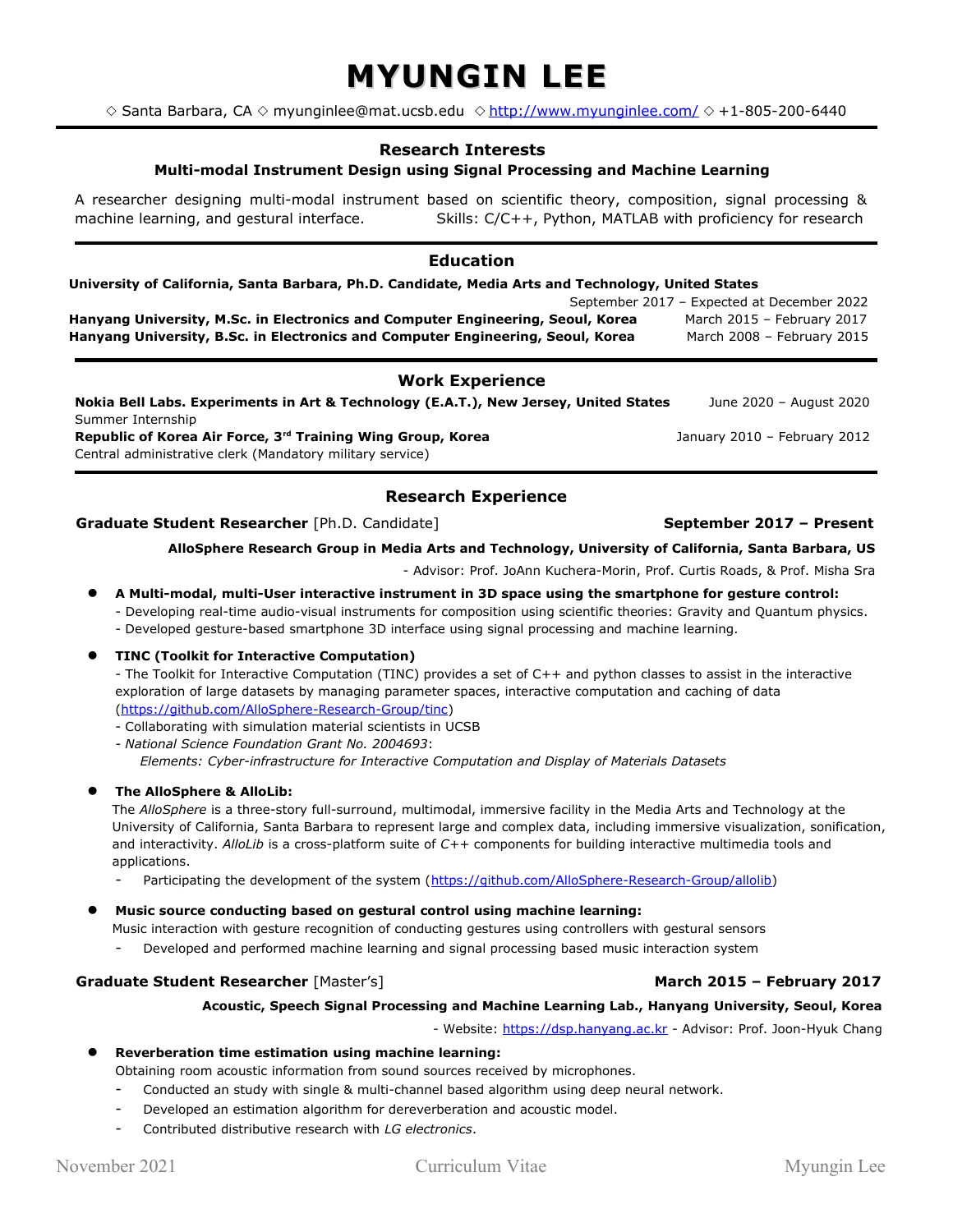# **MYUNGIN LEE**

 $\diamond$  Santa Barbara, CA  $\diamond$  myunginlee@mat.ucsb.edu  $\diamond$  <http://www.myunginlee.com/>  $\diamond$  +1-805-200-6440

#### **Machine learning**

- Performed experiments on the application of various machine learning techniques with *Pytorch*, *Tensorflow, Python, Kaldi,* and *MATLAB*
- Applications: reverberation time estimation, acoustic models, jointly trained neural network, bandwidth expansion, and gesture interpretation.
- Contributed distributive research with *Samsung electronics*.
- **Crosstalk cancellation:** Reproducing audio to utilize binaural audio signals with two loudspeakers by offsetting the crosstalk components
	- Developed crosstalk cancellation algorithms based on HRTF with low sensitivity.
	- Exclusively participated a national project; Information Technology Research Centre: Center for Ultra Realistic Audio Technologies (*ITRC: CURAT*)
- **Multi-channel audio spatialization:** Synthesis of audio signals with directivity using multiple loudspeakers.
	- Developed an adaptive multi-channel audio spatialization algorithm (*MATLAB)*

# **Publications & Patents**

# **Publications**

- **Myungin Lee,** "Entangled: A Multi-Modal, Multi-User Interactive Instrument in Virtual 3D Space Using the Smartphone for Gesture Control," *New Interfaces for Musical Expression (NIME'21)*, Jun., 2021.
- **Myungin Lee,** "A Multi-User Interactive Instrument in the 3D Space Using the Gesture of Smartphones," *Korea Electro-Acoustic Music Society's Annual Conference (KEAMSAC)*, Oct., 2019
- **Myungin Lee**, "Deep neural network based music source conducting system," *International Computer Music Conference* (*ICMC)*, Aug., 2018.
- **Myungin Lee**, Joon-Hyuk Chang, "Deep neural network based blind estimation of reverberation time based on multichannel microphones," *Acta Acustica united with Acustica*, May, 2018.
- **Myungin Lee**, Joon-Hyuk Chang, "Blind Estimation of Reverberation Time on Multi-Channel Microphone using Deep Neural Network," Master's thesis, Feb, 2017.
- **Myungin Lee**, Joon-Hyuk Chang, "Blind Estimation of Reverberation Time using Deep Neural Network," *IEEE International Conference on Network Infrastructure and Digital Content* (IC-NIDC)*,* Sep., 2016.
- Jeehye Lee, **Myungin Lee**, Joon-Hyuk Chang, "Ensemble of Jointly Trained Deep Neural Network-Based Acoustic Models for Reverberant Speech Recognition," *arXiv*:1608.04983, 2016.

# **Reviewer for international conferences**

 **- University of California Santa Barbara, USA**

International Computer Music Conference (*ICMC)* 2019

# **Patents**

- Multichannel Microphone-based Reverberation Time Estimation Method and Device which use Deep Neural Network Technical Field, US Patent: US10854218B2, 2017.
- Multi-Channel Microphone based Reverberation Time Estimation using Deep Neural Network, Korea Patent: KR101871604B1, 2016.

# **Teaching Experience**

| $\bullet$ | Teaching Assistant, MAT240B Digital Audio Programming                                             | Winter 2021 |
|-----------|---------------------------------------------------------------------------------------------------|-------------|
|           | Teaching Assistant, MAT240C Digital Audio Programming                                             | Fall 2021   |
|           | Teaching Assistant, MUS 209IA & MAT 276IA - Direct Digital Synthesis - Processing and Composition | Spring 2020 |
|           | Teaching Assistant, MUS 209IA & MAT 276IA - Direct Digital Synthesis - Processing and Composition | Spring 2019 |
|           | Teaching Assistant, MAT240A Digital Audio Programming                                             | Spring 2019 |
|           |                                                                                                   |             |